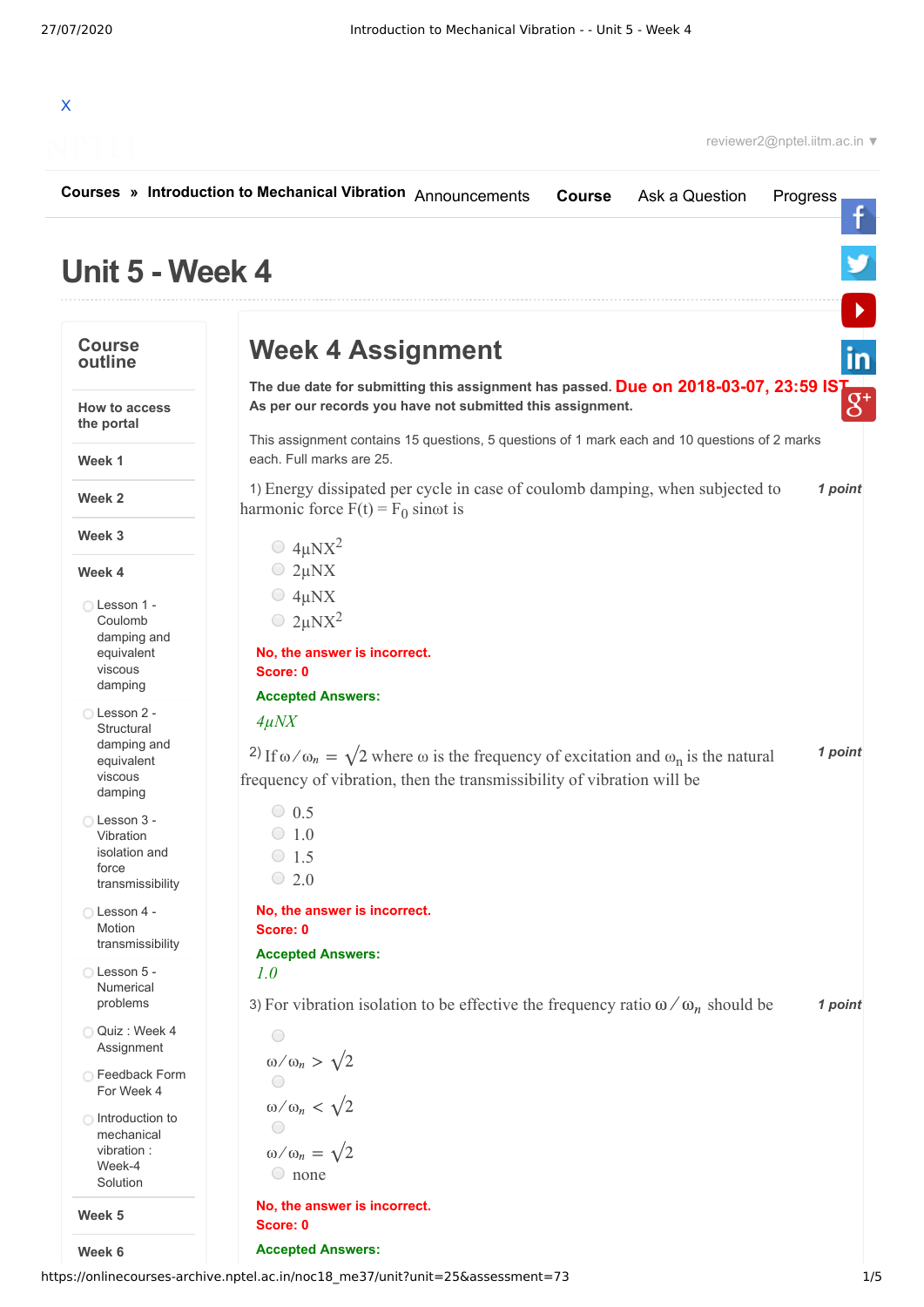**Week 7**

**Week 8**

**DOWNLOAD VIDEOS**



4) Transmissibility is the ratio of  $\blacksquare$ 

 $\circ$  force transmitted to the supporting structure and force impressed upon the system  $\odot$  displacement amplitude of mass and displacement amplitude of supporting

structure  $\circ$  both (a) and (b)

none of the above

**No, the answer is incorrect. Score: 0**

**Accepted Answers:** *both (a) and (b)*

5) The force transmissibility of a system, subjected to base excitation (with **1 [point](https://www.youtube.com/user/nptelhrd)** amplitude *Y*) resulting in a transmitted force  $F_T$ , is defined as

 $\bigcirc$  $F_T/KY$  $\bigcirc$  $XY/F_T$  $\bigcirc$  $F_T/K$  $\circ$  none **No, the answer is incorrect.**

**Score: 0 Accepted Answers:**

 $F_T/KY$ 

6) *2 points* A spring-mass system is subjected to Coulomb damping. When a harmonic force of amplitude 120 N and frequency 2.5173268 Hz is applied, the system is found to oscillate with an amplitude of 75 mm. What is the coefficient of dry friction if  $m = 2kg$ and  $k = 2100$ N/m.?

```
\bigcirc 0.5
   \bigcirc 0.4
   \bigcirc 0.3
   \circ 0.1
No, the answer is incorrect.
```
**Score: 0**

**Accepted Answers:** *0.1*

- 7) A single degree of freedom system has a mass of 2 kg, stiffness 8 N/m and 2 points viscous damping ratio 0.02. The dynamic magnification factor at an excitation frequency of 1.5 rad/sec is
- $\circ$  1.28  $\bigcirc$  4.28  $\bigcirc$  3.28  $\circ$  2.128 **No, the answer is incorrect. Score: 0**

**Accepted Answers:** *2.128*

8) *2 points* A vibrating machine is isolated from the floor using springs. If the ratio of excitation frequency of vibration of machine to the natural frequency of the isolation system is equal to 0.5, the transmissibility ratio of isolation is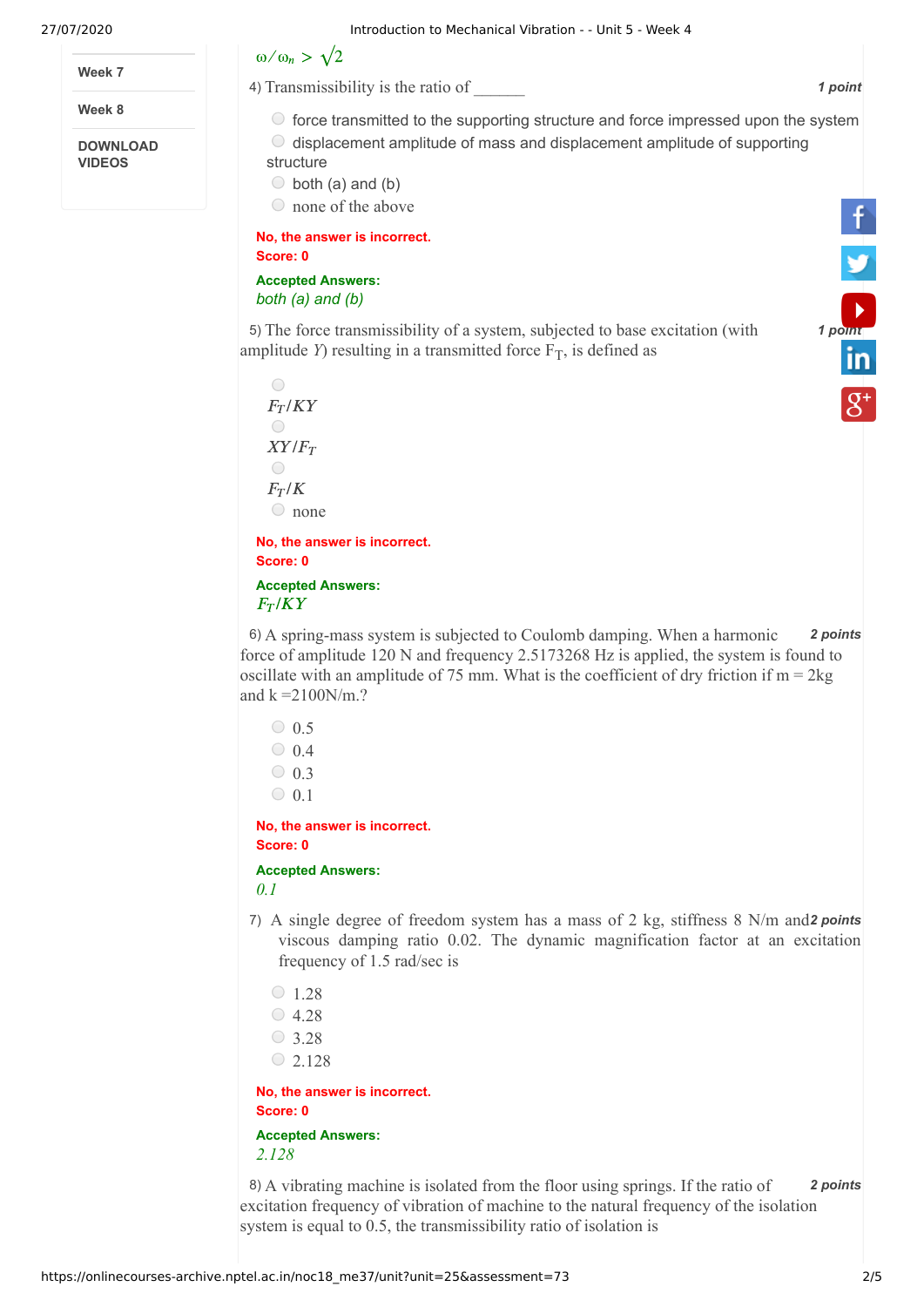

9) A vibrating machine of 100 kg is mounted on a rubber pad which has stiffness 2 [points](https://www.youtube.com/user/nptelhrd) A vibrating machine of 100 kg is mounted on a rubber pad which has stiffness of 50[0 N](https://www.linkedin.com/company/nptel/)/m. Determine force transmitted to the foundation if the unbalanced force 500 N acts on it. The frequency ratio ( $\omega/\omega_n$ ) is 1.5 and  $\xi = 0.5$ .

 $\circ$  461.62 N  $\circ$  400.23 N  $\circ$  450 N  $\circ$  600.53 N

**No, the answer is incorrect. Score: 0 Accepted Answers:**

*461.62 N*

10) A vibratory body of mass 150 kg supported on springs of total stiffness 1050 **2 points** kN/m has a rotating unbalance force of 525 N at a speed of 6000 rpm. if the damping ratio is 0.3, determine transmissibility is

 $\circ$  0.083  $0.073$  $0.053$  $\circ$  0.063

**No, the answer is incorrect. Score: 0**

**Accepted Answers:**

```
0.083
```
11) A machine 100kg has a 20 kg rotor with 0.5mm eccentricity. the mounting **2 points** springs have k=85x10<sup>3</sup> N/m,  $\xi$ =0.02. the operating speed of machine is 600 rpm and the unit constrained to move vertically. the force transmitted to the support

 $\circ$  5 N  $\bigcirc$  11 N  $O_9N$  $\circ$  10.84 N

**No, the answer is incorrect. Score: 0**

**Accepted Answers:** *10.84 N*

12) An undamped system having mass equal to 10 kg is to be isolated from support 2 points vibrations (frequency 10 rad/sec) such that transmitted amplitude does not exceed  $1/10^{th}$ that of support amplitude. The stiffness required for the system is

- $\circ$  82 N/m
- 91 N/m
- $\bigcirc$  102 N/m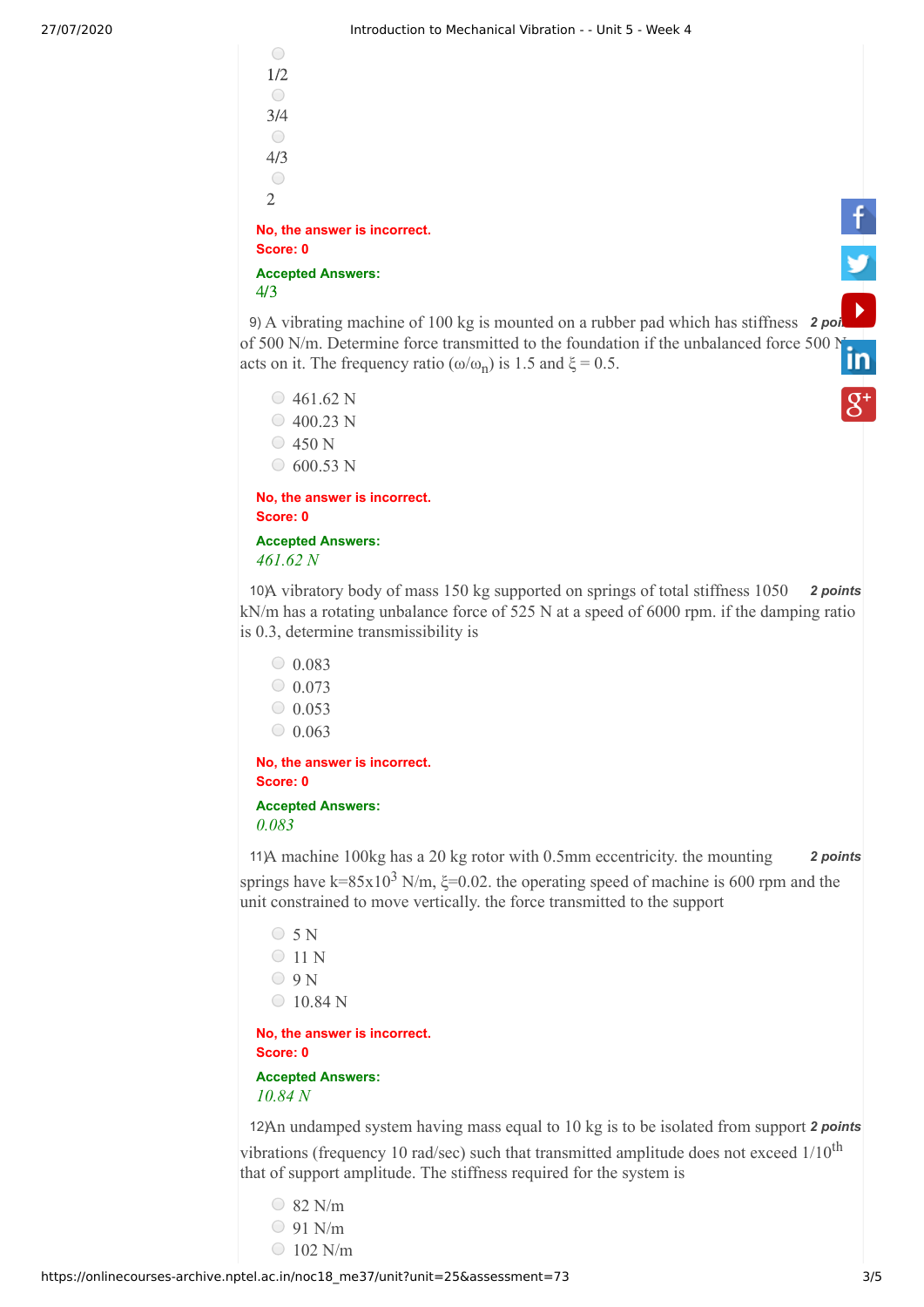| ۰. |  |
|----|--|
|----|--|

**No, the answer is incorrect. Score: 0 Accepted Answers:** *91 N/m* 

13) A machine of one tone is acted upon by an external force of 2450 N at 2 *points* frequency of 1500 rpm. To reduce the effects of vibration, isolator of rubber a static deflection of 2 mm under the machine load and an estimated damping are used  $\xi = 0.2$ . The force (in newton) transmitted to the foundation iS **V**<br>in

 $\circ$  598.5 487.5  $0.9506$  $\circ$  798.8

**No, the answer is incorrect. Score: 0**

## **Accepted Answers:** *798.8*

14) A spring-mass system, having a mass of 10 kg and a spring of stiffness of 2 points 4000 N/m, vibrates on a horizontal surface. The coefficient of friction is 0.12. When subjected to a harmonic force of frequency 2 Hz, the mass is found to vibrate with an amplitude of 40 mm. Find the amplitude of the harmonic force applied to the mass.

 $\circ$  100.5 N

- $\circ$  110.98 N
- 97.98 N
- C 75.87 N

**No, the answer is incorrect. Score: 0**

**Accepted Answers:** *97.98 N*

 $15)P. m\ddot{z} + c\dot{z} + kz = -m\ddot{y}$  2 points 1. system with coulomb damping 2. system with viscous damping 3. system subject to base excitation 4. system with rotating unbalance ○ P3-Q4-R1-S2 P1-Q3-R4-S2 P2-Q1-R3-S4 P4-Q2-R3-S1 **No, the answer is incorrect. Score: 0 Accepted Answers:** *P3-Q4-R1-S2*   $Q. m\ddot{x} + c\dot{x} + kx = me\omega^2 sin\omega t$  $R. m\ddot{x} + kx \pm \mu N = f(t)$  $S. m\ddot{x} + c\dot{x} + kx = F_0 sin\omega t$ 

[Previous Page](https://onlinecourses-archive.nptel.ac.in/noc18_me37/unit?unit=25&lesson=111) [End](https://onlinecourses-archive.nptel.ac.in/noc18_me37/course)